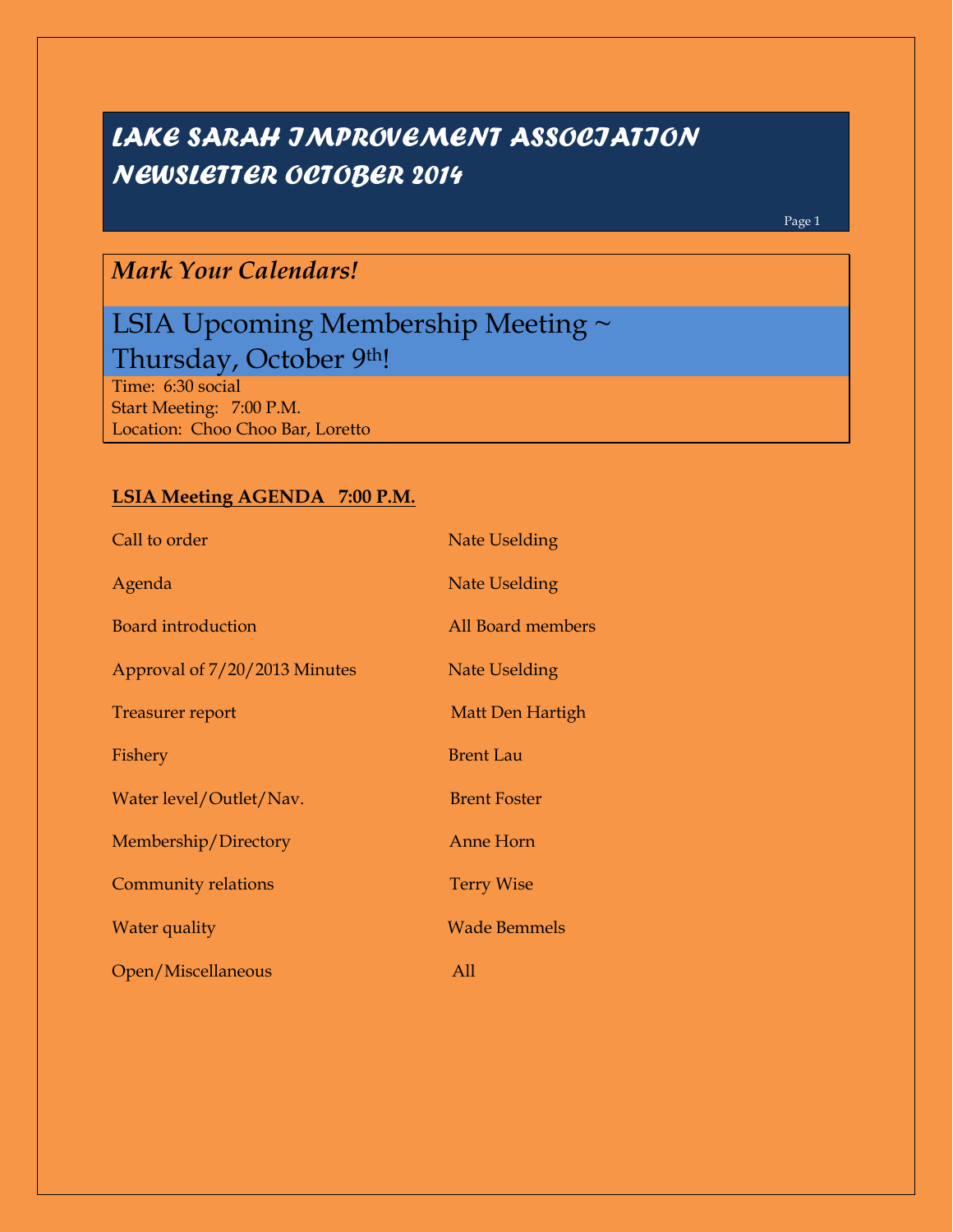## *MEET YOUR LSIA 2014 ~ 2015 BOARD MEMBERS*

## *Nate Uselding ~ President*

Our family moved to Lake Sarah in 2012 and shortly after I joined LSIA. My wife Lindsey and I have 2 daughters, Alivia (6) and Braylin (5) who keep us entertained and busy. We enjoy all water sports along with downhill skiing, golf and anything to do with the Wisconsin Badgers. I am a 2nd grade teacher at Delano Elementary and Lindsey manages Ungerman Construction in Minneapolis.

## *Matt Den Hartigh ~ Treasurer*

## *Brent and Sarah Lau ~ Fishery*

Brent and Sarah Lau moved onto Lake Sarah in April of 2012. We have one son, Zachary, who will be 2 years old in October. We also have one dog and one cat. Some of our favorite times on the lake are boating/floating with friends, fishing, bonfires, and BBQs.

## *Brent Foster ~ Water Level Update*

Brent lives at 4755 Lake Sarah Heights Circle with his wife Heidi and 4 children: Brayton(12), Halle(10), Boston(7) and Hilton(4). They have lived on Lake Sarah for 8 years. Brent is a region manager for Allergan Inc. Brent enjoys skiing, fishing, paddleboarding and canoeing on the lake. In addition, Brent and his family host WinterFest each February on Lake Sarah.



### *Kevin and Anne Horn ~ Membership Directory*

Kevin and Anne live at 4310 Woodhill Drive and have been Lake Sarah residents since March 2013. Kevin is a Program Manager for Alliant Techsystems and Anne is a Flight Nurse for North Memorial Air Care. Kevin loves to golf! We both love biking, hiking and snowshoeing, and spending time with our family. We have 2 wonderful grown sons and a new daughter-in – law!

## *Terry Wise ~ Community Relations*

*Page 2*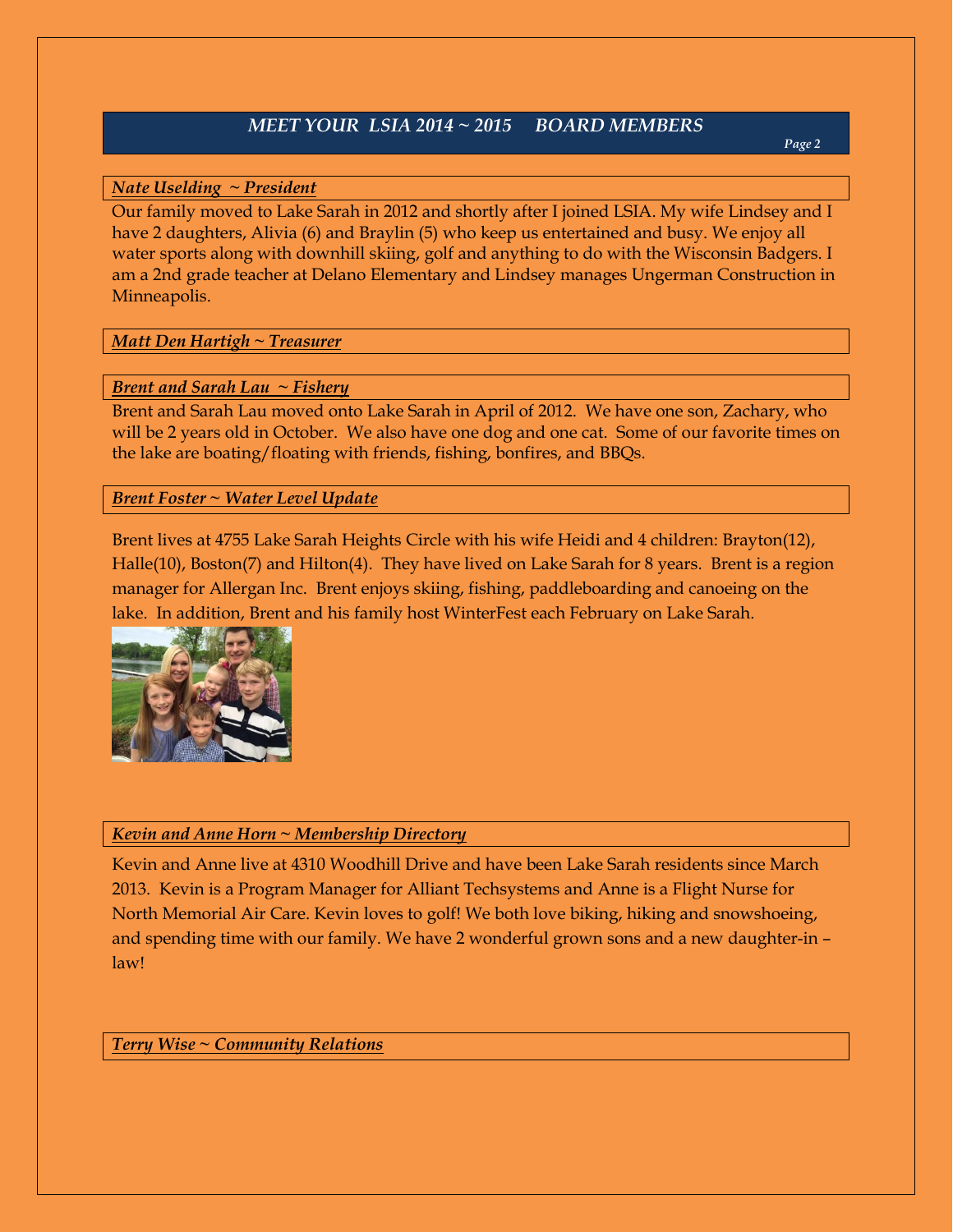## *LAKE SARAH IMPROVEMENT ASSOCIATION NEWSLETTER OCTOBER 2014*

Page 3

## *Wade Bemmels ~ Water Quality*

Wade Bemmels is a new member on the Lake Sarah board focused on water quality. Wade and Trish live on Shady Beach Circle with their two children, Breckin (9) and Ryder (4). This will be their fourth year living on Lake Sarah, however, they have been spending time with a number of friends on the lake since the early 2000s. They enjoy spending time on the beach, watersports and winter sports. If it's outdoors and active you will likely find the Bemmels Family! Wade attended the University of Minnesota and is a Region Manager for a healthcare company based in Switzerland.



#### *Greg Koopman ~ Secretary*

Greg and Jill Koopman have been residents of Lake Sarah since November of 2007. They have three children with whom they enjoy boating, fishing and snowmobiling on Lake Sarah. Greg works for IBM and enjoys golfing.

### **Fishery Update ~ Brent Lau**

There has been a focus on a couple main items regarding the fishery over the last year. We are active in the removal of rough fish and stocking the lake for walleyes. Edge Bowfishing guided groups on the lake during the spring which led to approximately 120 rough fished removed from the lake which total 1.5 tons. We will also be planning on stocking the lake with 1000 walleye fingerlings again in 2014.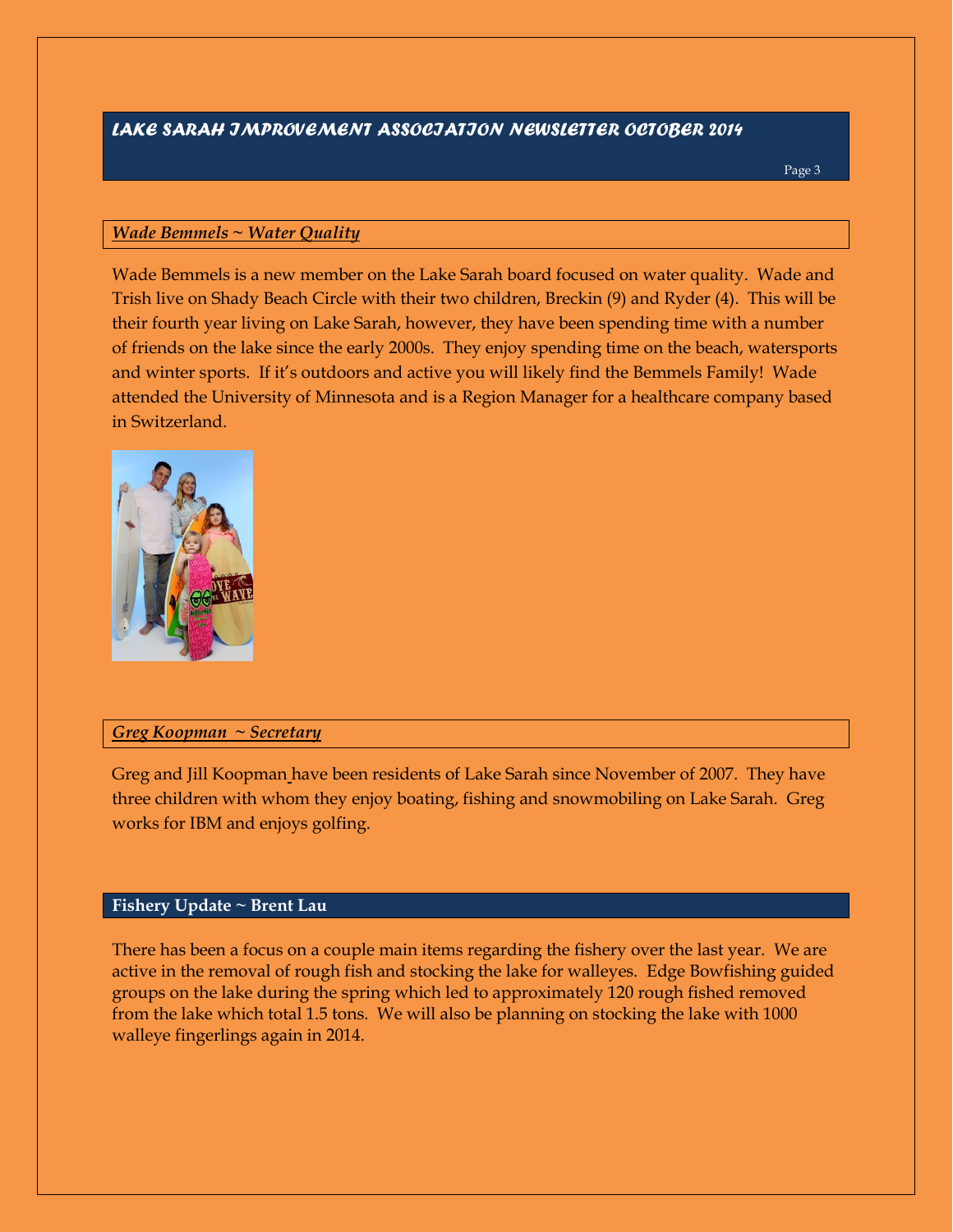### **Water Level Update ~ Brent Foster**

Over the last 4 years, the water level report for the months of June-August have looked nearly identical. When considering the variance on water level throughout the season. At ice out this year, the lake was nearly at the 100 year flood level. Thanks to the work of many, the weir and Sarah Creek were clear for significant outflow leading up the record rain levels in June. At its peak, the outflow of Lake Sarah was 280+ gal/sec. Here are a few additional highlights from this year:

- Peak Water level 981.63'
- Current Water level 979.22'
- Days of "no-wake" 14

In preparation for the adventures that a new season brings, I am recruiting volunteers for 2 week shifts helping to maintain the steady flow of Sarah Creek in preventing dangerous high water situations. Please reach out to me directly at <u>foster\_brent@allergan.com</u>. The needs include monitoring the weir daily along with joining a team of Lake Sarah neighbors to remove bogs and lake debris. Together we can make a difference.

2014 Water Level Team Accomplishments:

- Securing loose bogs (teams of 3-4)
- Clearing the debris from the weir
- Removing beaver dams at weir
- Securing a DNR permit and chemically treating Sarah Creek excessive cattails (300' x 15')
- Reducing days of "no wake" to 14 vs 30-40 on other area lakes.



CP Railroad 60" Culvert (only outflow from Lake Sarah)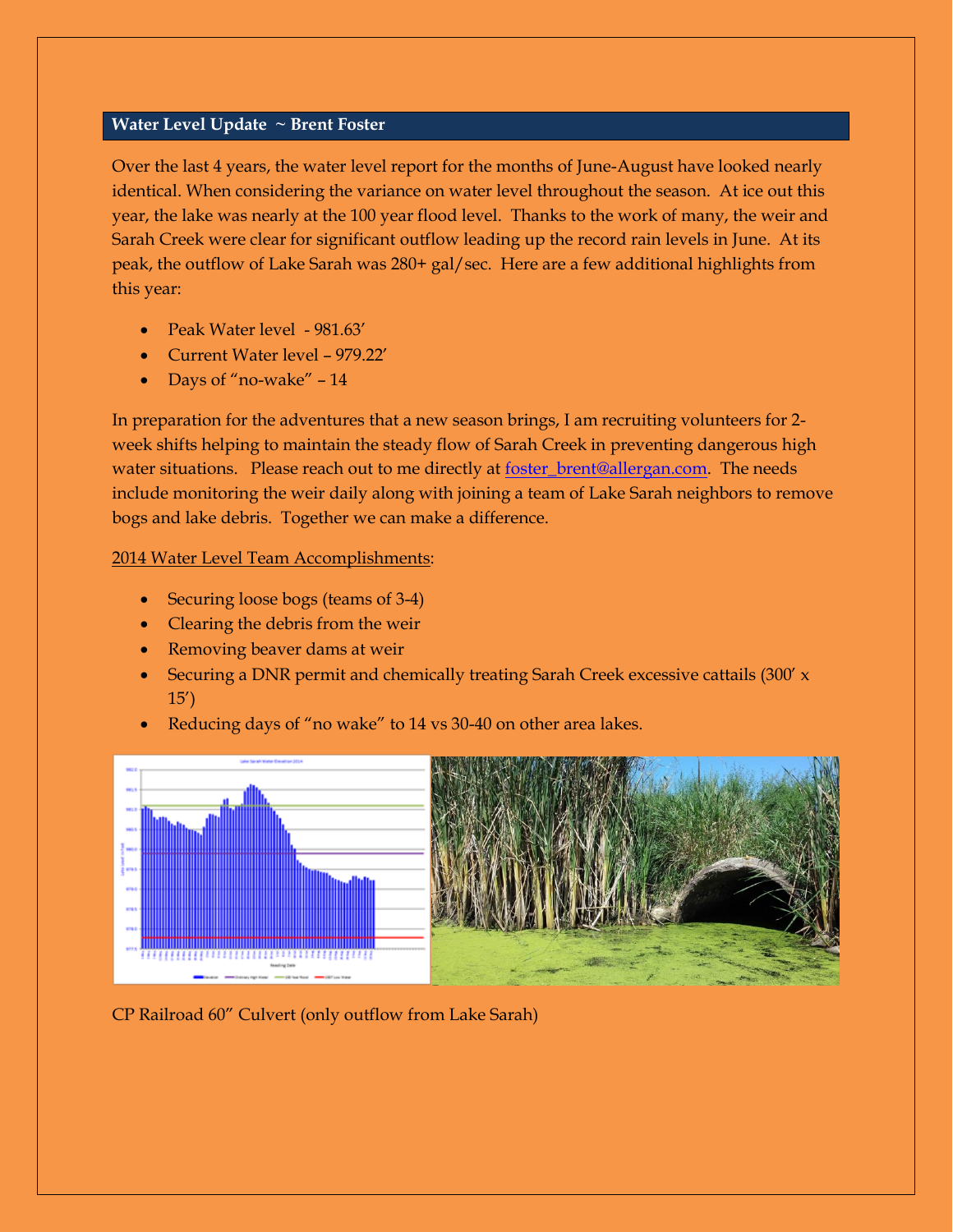## **LSIA Membership 2015 ~ Anne Horn**

Historically the membership drive for the next calendar year has begun in October. This has caused some confusion in the past for some of our members so a decision was made to start the membership drive for 2015 in January of 2015! Thank you to all (145) our LSIA members for your support in 2014. We will have more information concerning our membership drive, fees and group discounts for 2015 in January. Any questions feel free to contact Anne Horn @ [annehutchhorn@msn.com.](mailto:annehutchhorn@msn.com)

## **Water Quality ~ Wade Bemmels**

CHECK YOUR DOCKS FOR ZEBRA MUSSELS! Zebra mussels were recently found in our neighbor Lake Independence! Be on the lookout!

#### **Please inspect for zebra mussels this fall!**

Fall dock and equipment removal time is soon upon us! We want to remind people to inspect all water-related equipment when removed from the water at the season's end. Boat lifts and docks are of particular concern because they sit in the water for extended periods, giving adult zebra mussels a greater opportunity to attach themselves.

Immediately report any suspected zebra mussel discoveries to the local DNR area office. The primary contact for aquatic invasive species (AIS) issues in our region is [Keegan](mailto:Keegan.Lund@state.mn.us)  [Lund](mailto:Keegan.Lund@state.mn.us) 651.259.5828



Gabriel Jabbour - zebra mussels



ZM on plastic dock wheel

Lakeshore owners should also keep in mind that moving docks and boat lifts from one lake to another is a serious issue. State law requires that all boat lifts, docks and swim rafts removed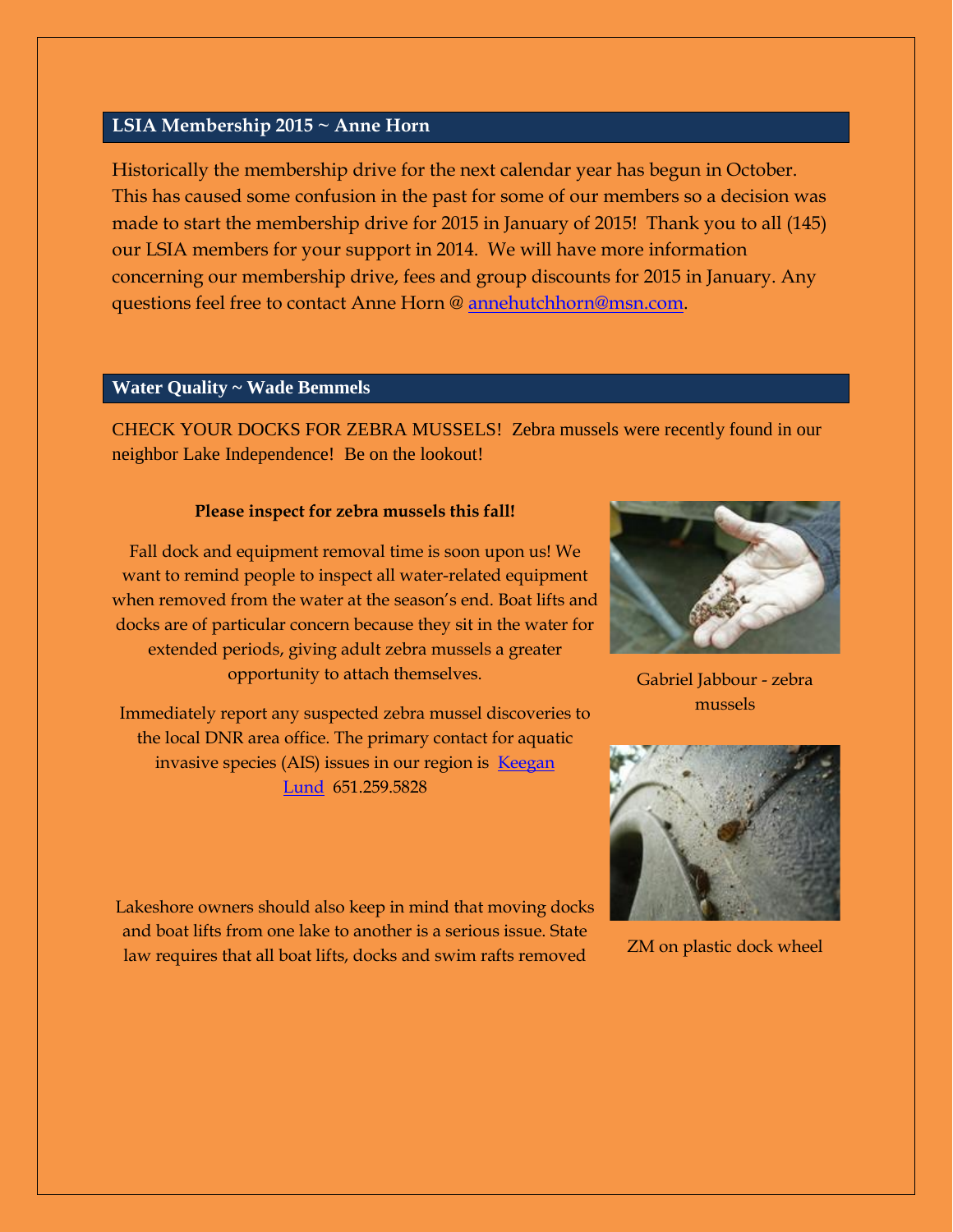from any lake, river or stream remain out of the water for 21 days before being placed into another water body.



More information about aquatic invasive species is available on the [Zebra mussel page o](http://www.lakesarah.com/waterquality/zebramussels.html)f this website and on the DNR website at [http://www.dnr.state.mn.us/invasives/shoreland\\_owners.ht](http://www.dnr.state.mn.us/invasives/shoreland_owners.html) [ml](http://www.dnr.state.mn.us/invasives/shoreland_owners.html)

## *Eurasian Water Milfoil Treatment was completed in August*

LSIA was granted an opportunity to treat a limited amount of Eurasion Water Milfoil (EWM), in addition to the earlier treatment for Curlyleaf pondweed. This limited EWM treatment was permitted by the DNR for up to 15 acres. LSIA was also fortunate to receive a DNR grant of \$2,000 to help purchase the product, and with some product LSIA has on hand from the 2012 pilot EWM treatment, the full cost of this treatment will be covered by the LSIA.

#### **Summary**

Eurasian Watermilfoil (EWM) was treated on August 12th and 13th at the sites shown on the map. On August 12th, the wind started to pick up towards the end of treatment, it was decided to stop treatment and finish the following day. On August 13th, ideal low wind conditions allowed treatment to be completed.

Post treatment inspection many of the sites still had numerous patches of EWM remaining, some more than others. The North Shore Drive area (sites 11, 13a & b) exhibited the best control. Site 9 had moderate control, with more EWM being found on the northern half of the treatment site. Site 2&3 had some narrow patches of EWM remaining. Site 5 had abundant EWM towards the northern portion of the treatment site, with the rest of the treatment site only have scattered plants. Site 8 had poor control, with abundant EWM found throughout the treatment sites.

These results were expected due to the time of year and plant age. The DNR funded the entire treatment and only required volunteer time. Thank you to all that assisted with the preinspection, application and post inspection process.